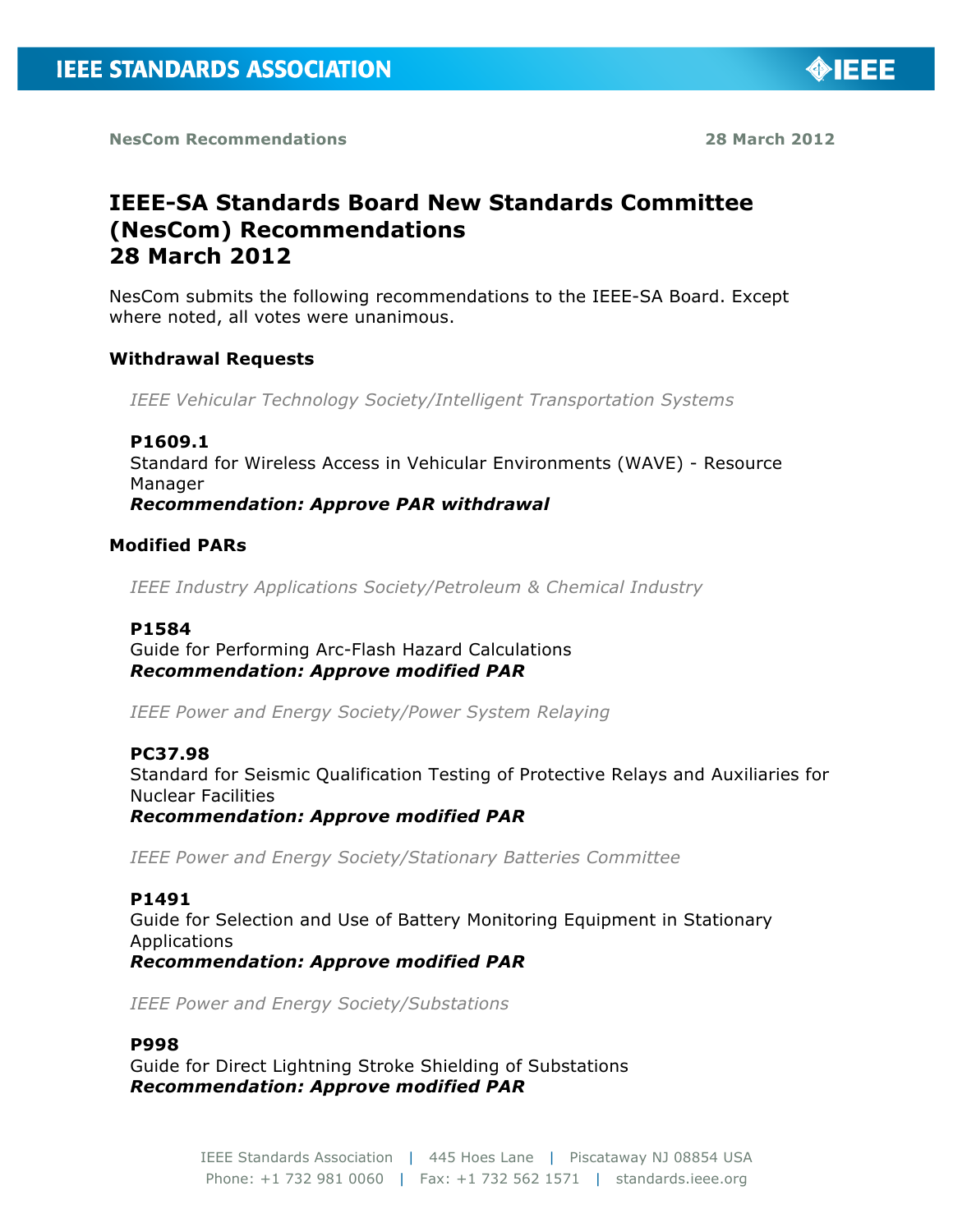# **P1815.1**

Standard for Exchanging Information Between Networks Implementing IEC 61850 and IEEE Std 1815 (Distributed Network Protocol - DNP3) *Recommendation: Approve modified PAR*

# **Extension Requests**

*IEEE Engineering in Medicine and Biology Society/IEEE 11073TM Standards Committee*

# **P11073-10102**

Standard for Health informatics - Point-of-care medical device communication - Nomenclature - Annotated ECG

*Recommendation: Approve request for an extension until December 2012*

*IEEE Industry Applications Society/Petroleum & Chemical Industry*

# **P1683**

Standard for Motor Control Centers Rated Up To and Including 600 Vac or 1000 Vdc with Requirements Intended to Reduce Electrical Hazards While Performing Defined Operations

#### *Recommendation: Approve request for an extension until December 2014*

*IEEE Power and Energy Society/Substations*

# **P80**

Guide for Safety in AC Substation Grounding *Recommendation: Approve request for an extension until December 2013*

*IEEE Power Electronics Society/Standards Committee*

# **P1789**

Recommended Practices of Modulating Current in High Brightness LEDs for Mitigating Health Risks to Viewers

#### *Recommendation: Approve request for an extension until December 2014*

*IEEE Vehicular Technology Society/Rail Transportation Standards Committee*

# **P1627**

Standard for Grounding Practices for dc Electrification Overhead Contact Systems, Including Application of Lightning Arresters, for Transit Systems *Recommendation: Approve request for an extension until December 2013*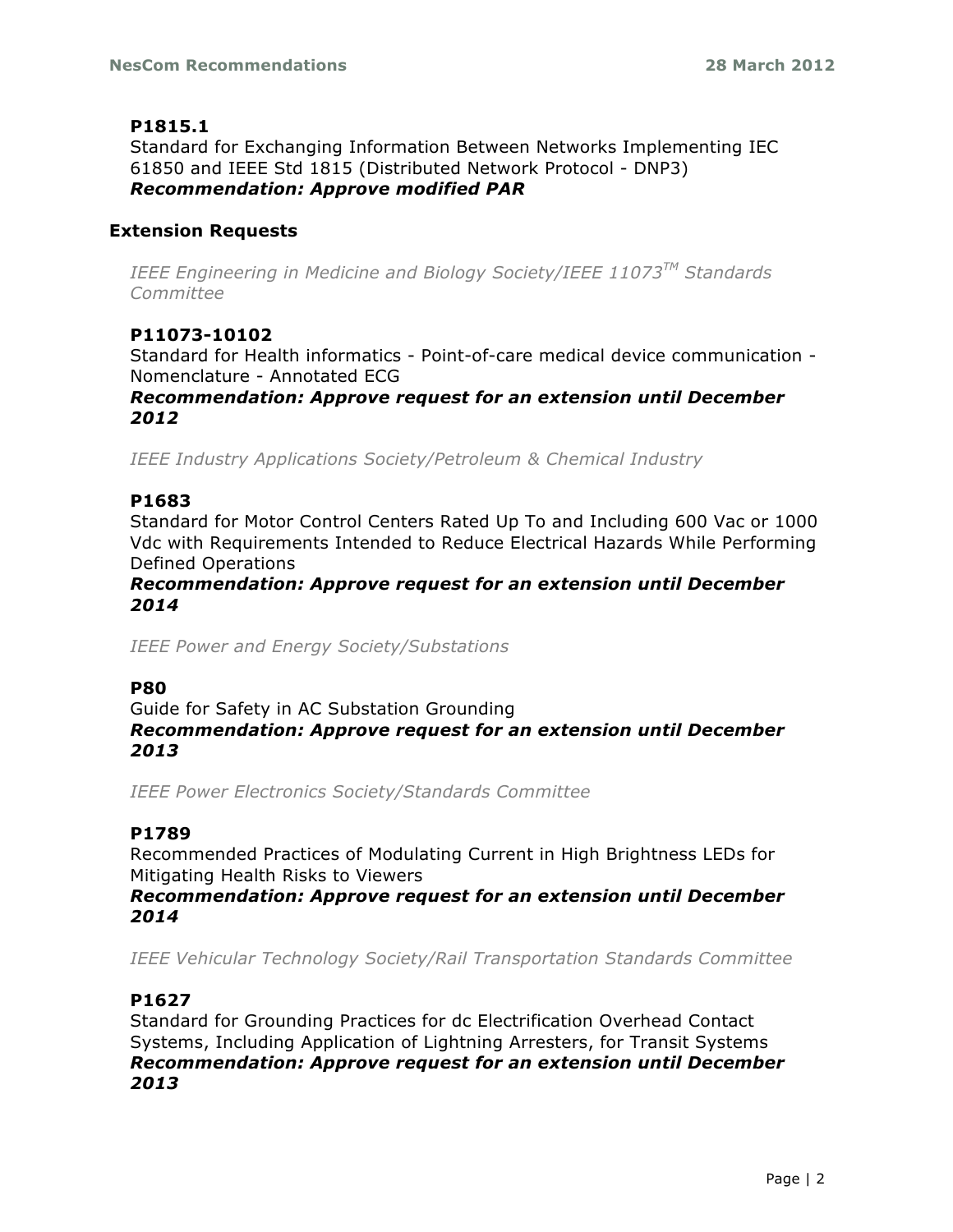# **New PARs**

*IEEE-SA Board of Governors/Corporate Advisory Group*

# **P1858**

Standard for Camera Phone Image Quality (CPIQ) *Recommendation: Approve new PAR until December 2016*

*IEEE Computer Society/LAN/MAN Standards Committee*

# **P802.3bk**

IEEE Standard for Information technology--Telecommunications and information exchange between systems--Local and metropolitan area networks--Specific requirements Part 3: Carrier Sense Multiple Access with Collision Detection (CSMA/CD) Access Method and Physical Layer Specifications Amendment: Physical Layer Specifications and Management Parameters for Extended Ethernet Passive Optical Networks

# *Recommendation: Approve new PAR until December 2016*

#### **P802.15.4n**

IEEE Standard for Local and metropolitan area networks--Part 15.4: Low-Rate Wireless Personal Area Networks (LR-WPANs) Amendment: Physical Layer Utilizing Dedicated Medical Bands in China

# *Recommendation: Approve new PAR until December 2016*

# **P802.15.4p**

IEEE Standard for Local and metropolitan area networks--Part 15.4: Low-Rate Wireless Personal Area Networks (LR-WPANs) Amendment: Positive Train Control (PTC) System Physical Layer

# *Recommendation: Approve new PAR until December 2016*

#### **P802.15.8**

Wireless Medium Access Control (MAC) and Physical Layer (PHY) Specifications for Peer Aware Communications (PAC)

# *Recommendation: Approve new PAR until December 2016*

# **P802.21d**

IEEE Standard for Local and metropolitan area networks -- Part 21: Media Independent Handover Services Amendment: Multicast Group Management *Recommendation: Approve new PAR until December 2016*

*IEEE Computer Society/Standards Activities Board*

#### **P1857**

Standard for Advanced Audio and Video Coding *Recommendation: Approve new PAR until December 2016*

# **P3333.2**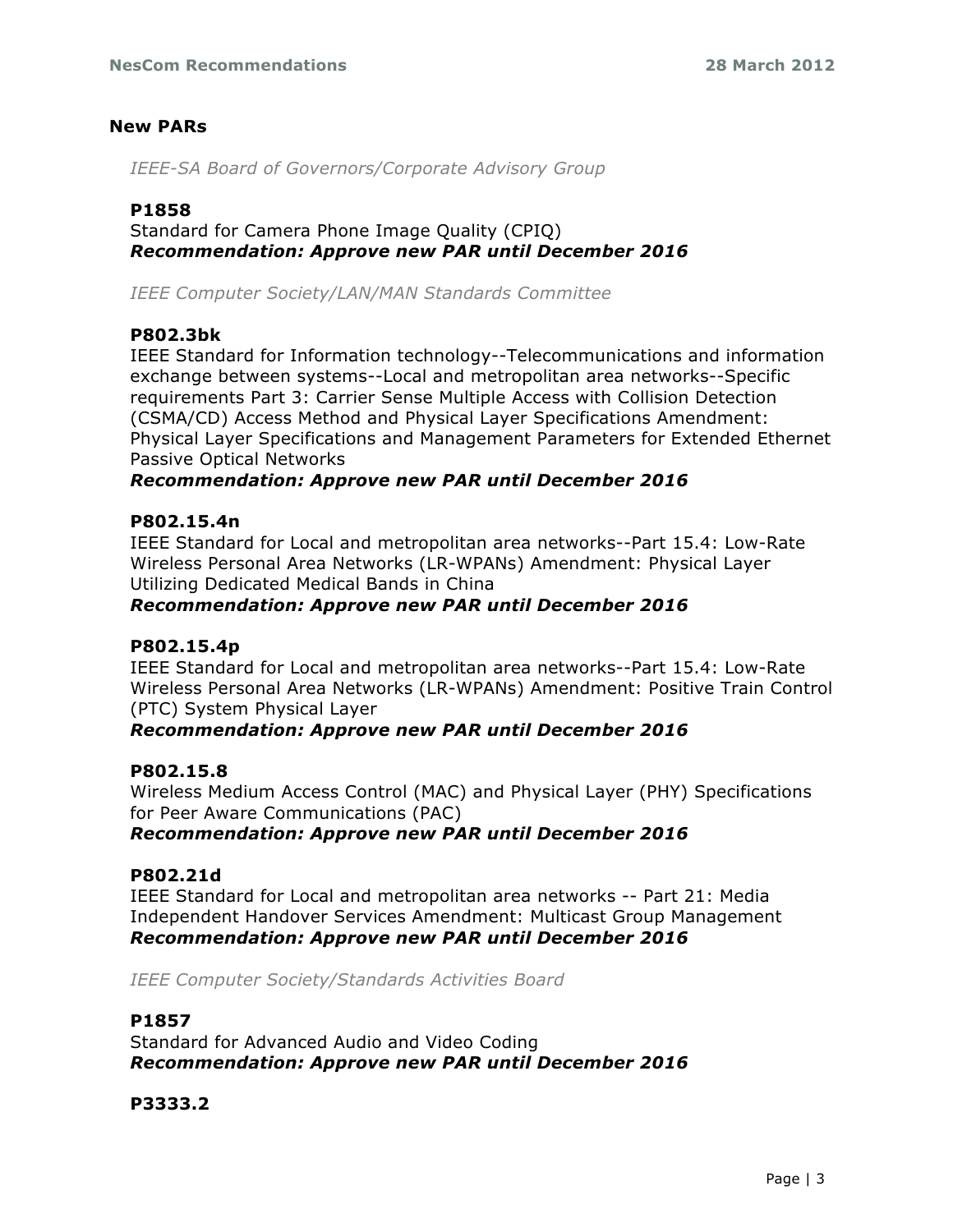Standard for Three-Dimensional Model Creation Using Unprocessed 3D Medical Data

# *Recommendation: Approve new PAR until December 2016*

*IEEE Industry Applications Society/Technical Books Coordinating Committee*

#### **P3006.5**

Recommended Practice for the Use of Probability Methods for Conducting a Reliability Analysis of Industrial and Commercial Power Systems *Recommendation: Approve new PAR until December 2016*

*IEEE Power and Energy Society/Nuclear Power Engineering*

# **P1707**

Recommended Practice for the Investigation of Events at Nuclear Facilities *Recommendation: Approve new PAR until December 2016*

*IEEE Power and Energy Society/Power System Relaying*

#### **PC37.245**

Guide for the Application of Protective Relaying for Phase Shifting Transformers *Recommendation: Defer approval of new PAR until the June 2012 NesCom meeting so that further edits can be made to the PAR.*

*IEEE Power and Energy Society/Switchgear*

#### **PC37.42**

Specifications for High-Voltage (>1000 V) Distribution and Power Class Fuses, Distribution Enclosed Single-Pole Air Switches and Accessories Used with These Devices

*Recommendation: Approve new PAR until December 2016*

*IEEE Reliability Society/IEEE Reliability*

#### **P1856**

Standard Framework for Prognostics and Health Management of Electronic Systems

*Recommendation: Approve new PAR until December 2016*

*IEEE Vehicular Technology Society/Intelligent Transportation Systems*

#### **P1609.6**

Standard for Wireless Access in Vehicular Environments (WAVE) - Remote Management Service

*Recommendation: Conditionally approve new PAR until December 2016 contingent upon the Working Group chair information being added to the PAR form*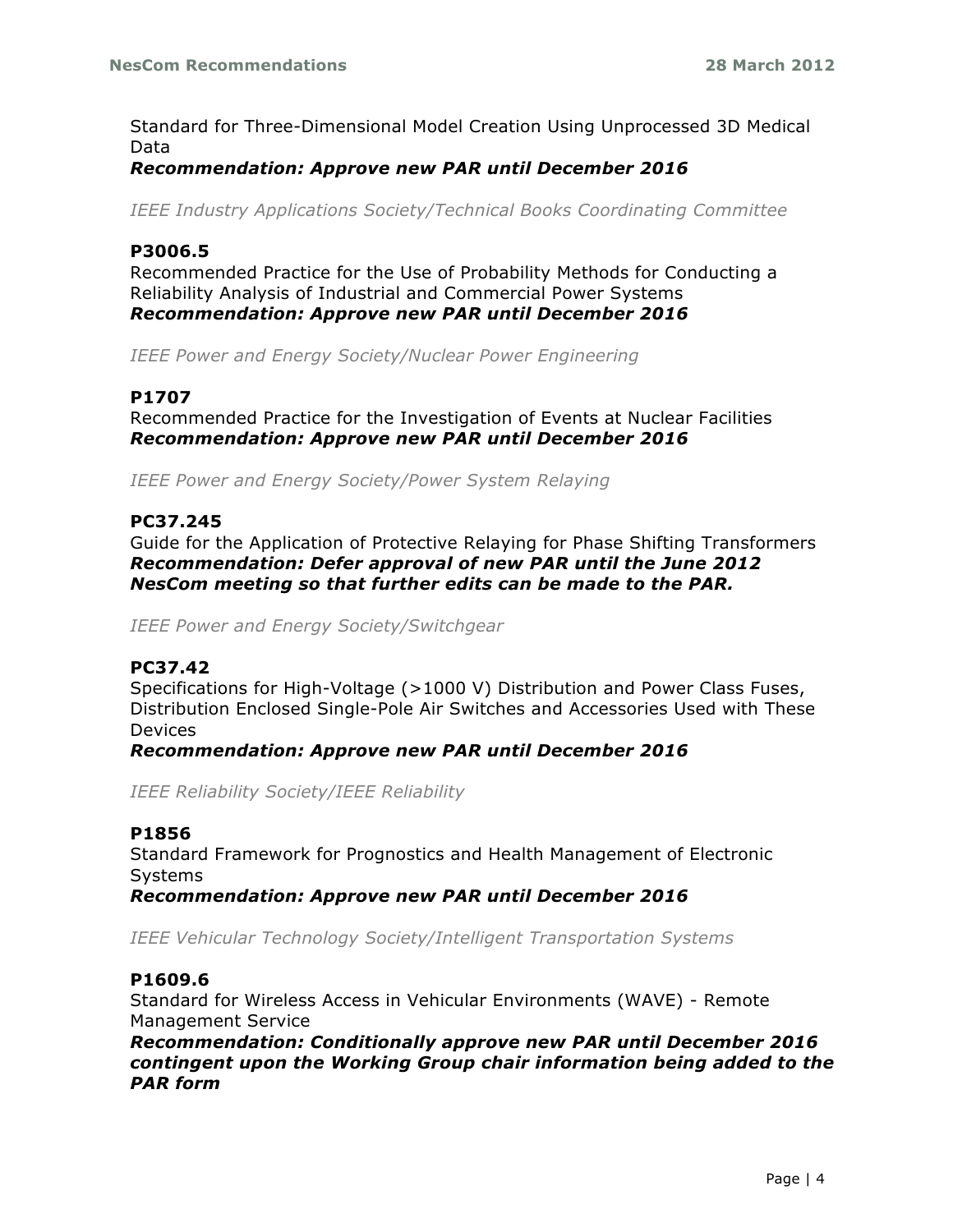# **PARs for the Revision of Standards**

*IEEE Power and Energy Society/Insulated Conductors*

# **P1610**

Guide for the Application of Faulted Circuit Indicators on Distribution Circuits *Recommendation: Approve PAR for the revision of a standard until December 2016*

*IEEE Power and Energy Society/Nuclear Power Engineering*

#### **P352**

Guide for General Principles of Reliability Analysis of Nuclear Power Generating Station Systems and Other Nuclear Facilities *Recommendation: Approve PAR for the revision of a standard until December 2016*

# **P1082**

Guide for Incorporating Human Reliability Analysis into Probabilistic Risk Assessments for Nuclear Power Generating Stations and other Nuclear Facilities *Recommendation: Approve PAR for the revision of a standard until December 2016*

*IEEE Power and Energy Society/Power System Relaying*

#### **PC37.119**

Guide for Breaker Failure Protection of Power Circuit Breakers *Recommendation: Approve PAR for the revision of a standard until December 2016*

*IEEE Power and Energy Society/Stationary Batteries Committee*

#### **P1189**

Guide for Selection of Batteries for Stationary Applications *Recommendation: Approve PAR for the revision of a standard until December 2016*

*IEEE Power and Energy Society/Transmission and Distribution*

#### **P563**

Guide on Conductor Self-Damping Measurements *Recommendation: Defer approval of PAR for the revision of a standard until the 04 May 2012 NesCom Continuous Processing telecon so that further edits can be made to the PAR.*

# **P664**

Guide for Laboratory Measurement of the Power Dissipation Characteristics of Aeolian Vibration Dampers for Single Conductors